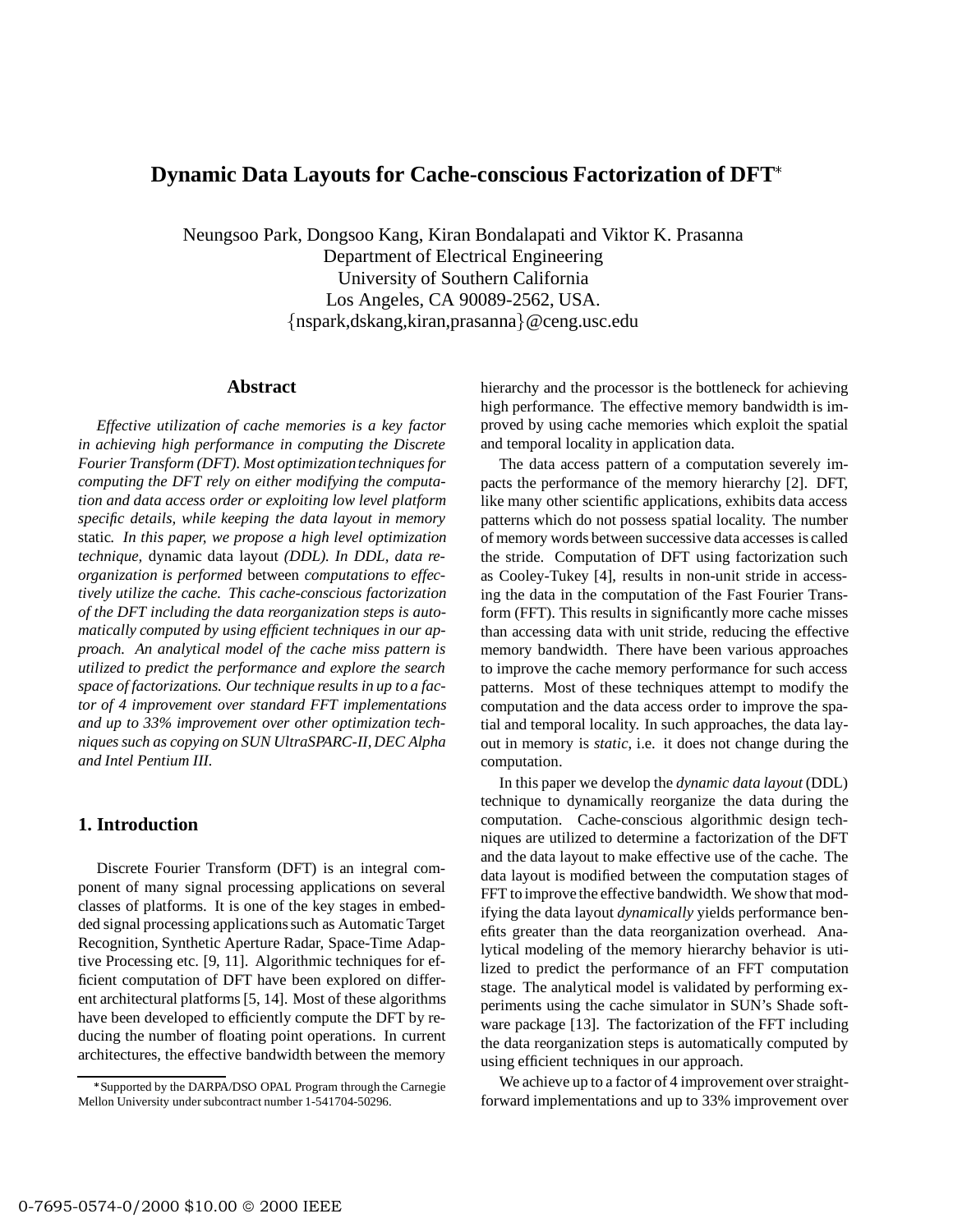FFT using other optimizations such *copying* on several platforms including SUN UltraSPARC-II, DEC Alpha and Intel Pentium III. We also show that the *static* approach, with a fixed data layout, yields factorizations which are not optimal and alternate factorizations with *dynamic data layout* result in higher performance. Our cache-conscious design approach yields a portable high performance FFT which is competitive with other high performance implementations without using any low level optimizations. DDL is a high level optimization based on data reorganization and not on platform specific algorithm or computation restructuring.

In Section 2 we describe previous approaches to improving the performance of memory hierarchy in computing the FFT and identifythe shortcomings of these approaches in effectively utilizing available memory bandwidth. Section 3 provides the motivation for *dynamic data layout* based on an analytical model of the cache behavior of FFT computation. We describe our *dynamic data layout* approach and determination of the optimal factorization in detail in Section 4. The performance improvements obtained using our approach are illustrated in Section 5. Section 6 draws conclusions and gives an overview of the SPIRAL project [12] framework which encapsulates our approach.

## **2. Related Work**

Optimizing memory hierarchy performance has been widely studied for computations in general [10], and FFTs in particular [1, 6, 7, 16]. General techniques for improving memory hierarchy performance attempt to improve the spatial and temporal locality. These techniques fall into two classes: access reordering and *static* data layout modification(i.e. before the computation begins). FFT performance has been optimized on various platforms by exploiting low level architectural and compiler features.

#### **2.1. Memory Access Optimizations**

Various manual and automated memory access optimization techniques have been developed for uniprocessors and parallel systems [8, 10, 15]. Access reordering involves modification of the computation to change the order in which data is accessed. Compiler techniques such as blocking (tiling), loop interchange and copying improve the spatial and temporal locality properties of the data being accessed. *Copying* optimization [10] utilizes temporary arrays into which the original array data is copied. This temporary array exhibits high spatial and temporal locality. But, the improvement in temporal locality due to *copying* does not alleviate the access overheads in constructing the temporary array. The proposed *dynamic data layout* is a global optimization which reduces the actual data access overheads. The second class of techniques involve static modification of data organization in memory such as nonlinear data layouts [3]. In DFT computation using several stages, a single data layout is not necessarily optimal for all the computation stages. For large size DFTs, the data is accessed with different strides in different stages. Any static data layout results in large number of cache misses for a high percentage of these strides.

### **2.2. FFT Performance Optimizations**

Improving the performance of FFT by using various optimization techniques has also been considered by various researchers [1, 6, 7, 16]. The MIT FFTW project utilizes composition of code for FFTs of small sizes called codelets to compute FFTs of larger sizes [6]. The codelets are special pieces of code optimized based on various low level techniques. We show that our approach can achieve performance improvement without low level optimizations. The codelets are executed on a specific target to measure the performance of various optimizations. The larger size FFT is then composed using the codelets and the optimizations which perform best on the given target architecture. *This approach assumes that all FFTs of the same size have the same performance*. As we show in Section 3, for the same data size, FFT performance also depends on the data access pattern. Our high level optimization approach can potentially be integrated with the low level optimizations of FFTW to yield higher performance.

Bailey [1] and Gannon et. al [7] have studied the performance of FFTs in external memory to develop techniques for computing the FFT on vector and parallel computers. The six-step approach by Bailey attempts to reduce the number of accesses to the external memory or the Solid State Disk (SSD) by restructuring the computation and performing efficient transpose of the matrix. Wadleigh [16] developed a seven-step approach enhancing the six-step approach by performing cache-based optimizations. The number of cache misses are reduced by blocking the computation and the transpose operations. Gannon et. al. study the performance of a shared memory hierarchy in vector multi-processors using an algebraic framework. They use an approach similar to the copying compiler optimization. These approaches are based on optimizing the memory performance on vector and parallel computers. Though the techniques we present are analogous to those developed by Bailey, the problem we consider is at a different level in the memory hierarchy. In this paper, we develop techniques to optimize FFT performance on a uniprocessor rather than a vector or parallel processor. We develop an approach to *automatically* compute the factorization of a DFT based on the cache parameters to minimize the total execution time of the DFT including the data reorganization overheads.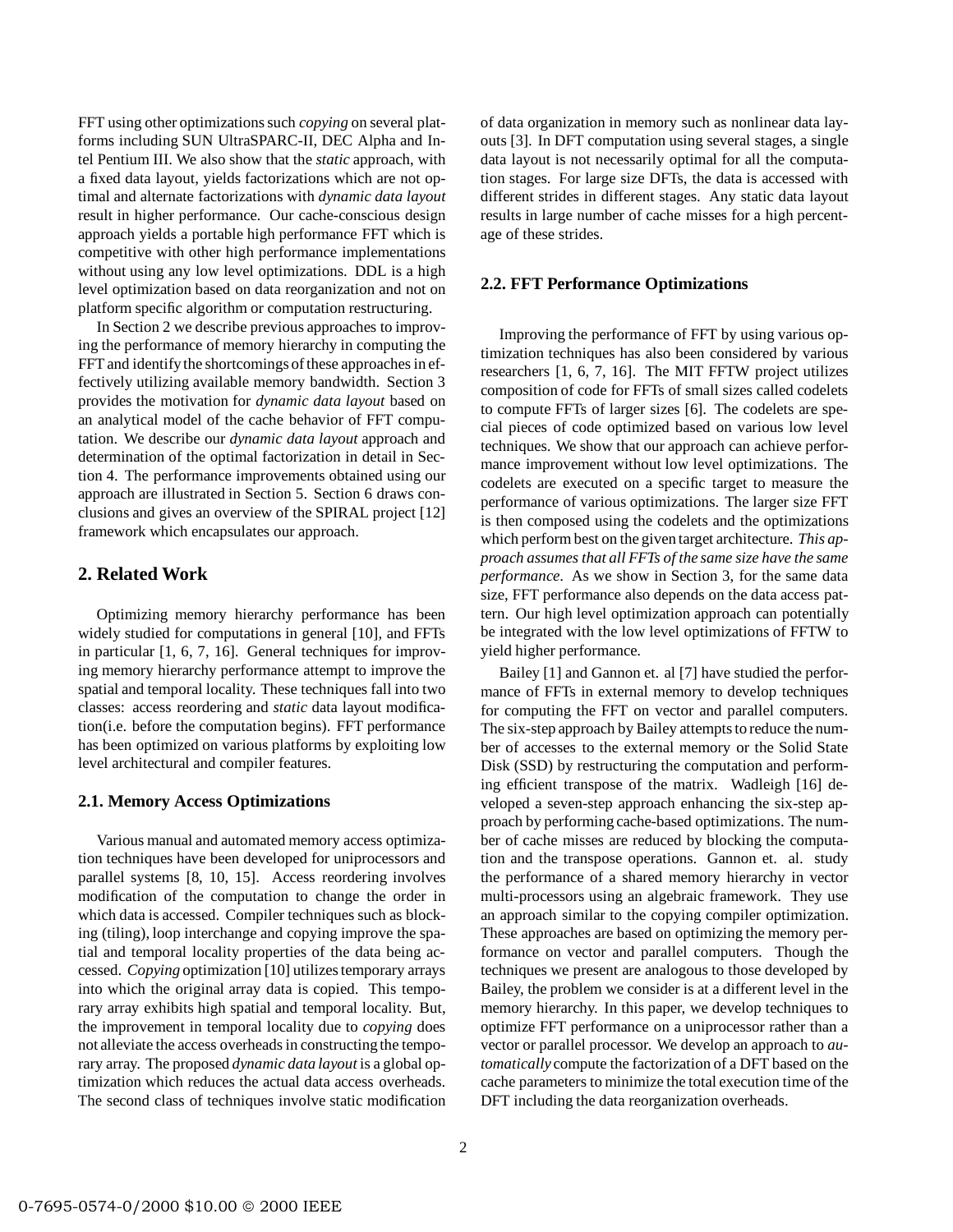## **3. Cache Behavior for Factorized DFT Computations**

To study the performance characteristics of DFT factorizations we analyzed the cache behavior of DFT computations with factorization. We consider a processor with a two level memory hierarchy consisting of cache memory and main memory. The sizes of all parameters are measured in terms of the number of data points. In our FFT implementation, the size of each data point is either 16 or 8 bytes(double or single precision complex number). <sup>M</sup> denotes the size of the main memory,  $C$  denotes the size of the cache memory and B denotes the size of the cache block. The cache is assumed to implement a*write-back* policy on a write miss. We assume the cache is direct mapped but show that the analysis is similar for any  $k$ -way set associative cache. The number of cache blocks in a direct mapped cache is given by  $C/B$ . An  $N$ -point FFT with a data access stride of  $S$  is represented as  $FFT(N, S)$ . In this paper, we assume that all parameters are powers of 2. Figure 2 illustrates some of the parameters involved in the computation of the FFT.

A data access can result in a cache hit or a miss. A cache miss can occur due to various reasons. A *compulsory* miss occurs if the data was never accessed before and needs to be fetched for the first time. A *conflict* miss occurs when the data item was previously fetched into the cache block but was replaced because another data access was mapped to the same cache block. In FFT execution, once the data elements are read into the cache, the writes are into the same cache blocks. Hence, the cost incurred in write back caches due to write back to memory is very low compared to the cost of read miss memory accesses.

#### **3.1. Cache Behavior Analysis**

Factorization of DFT reduces the number of floating point operations to be performed. In addition, factorization reduces the size of each FFT so that the data required for one FFT fits in the cache. Consider the Cooley-Tukey factorization of an N-point DFT as  $N_1 \times N_2$  where  $N_1 \lt C$  and  $N_2 < C$ . First,  $N_2 N_1$ -point FFTs are performed and then  $N_1$   $N_2$ -point FFTs are performed. If the size of each FFT is less than the cache size, the required data can potentially fit in the cache and each FFT can have good cache performance. But, in the computation of the  $N_1$ -point FFT, the data is accessed at a stride greater than 1. The graph in Figure 1 shows the execution time on SUN UltraSPARC I for a single 32-point FFT with various data access strides. For strides larger than  $2^{10}$ , the execution time is much higher than for unit stride.

Consider the computation of  $N_1$ -point FFT with stride  $S$ ,  $FFT(N_1, S)$ . The cache behavior for performing two consecutive FFT computations is illustrated in Figure 2.



**Figure 1. Effect of stride data access on execution time of FFT on UltraSPARC-I**

*Case I*:  $S = 1$ 

There is a cache miss every time a new cache block is fetched. The next  $B-1$  accesses are cache hits. Since all the data maps to contiguous cache blocks and fits in the cache, there are no conflict misses. Computing multiple  $N_1$ -point FFTs results in  $N_1/B$  cache misses for each FFT.



**Figure 2. Cache behavior for two consecutive FFTs(** $N_1$ **=**4, $B$ **=**4, $C$ **=**32**)** (I) $S$ **=**2 (II) $S$ **=**8 (III) $S$ =16

*Case II:*  $S > 1$  and  $N_1 \times S \leq C$ 

When the stride is greater than 1, only a fraction of the data elements fetched into each cache block are useful. The total number of compulsory cache misses is given by  $min(N_1 \times$  $S/B$ ,  $N_1$ ). As shown in Figure 2 there are no conflict misses since all the elements map to distinct cache blocks in the cache. When consecutive  $N_1$ -point FFTs are performed, the data elements accessed by successive FFTs are contiguous in cache. For stride  $S > B$ , only every  $B<sup>th</sup>$  FFT results in cache misses. The next  $B - 1$  FFTs can be computed with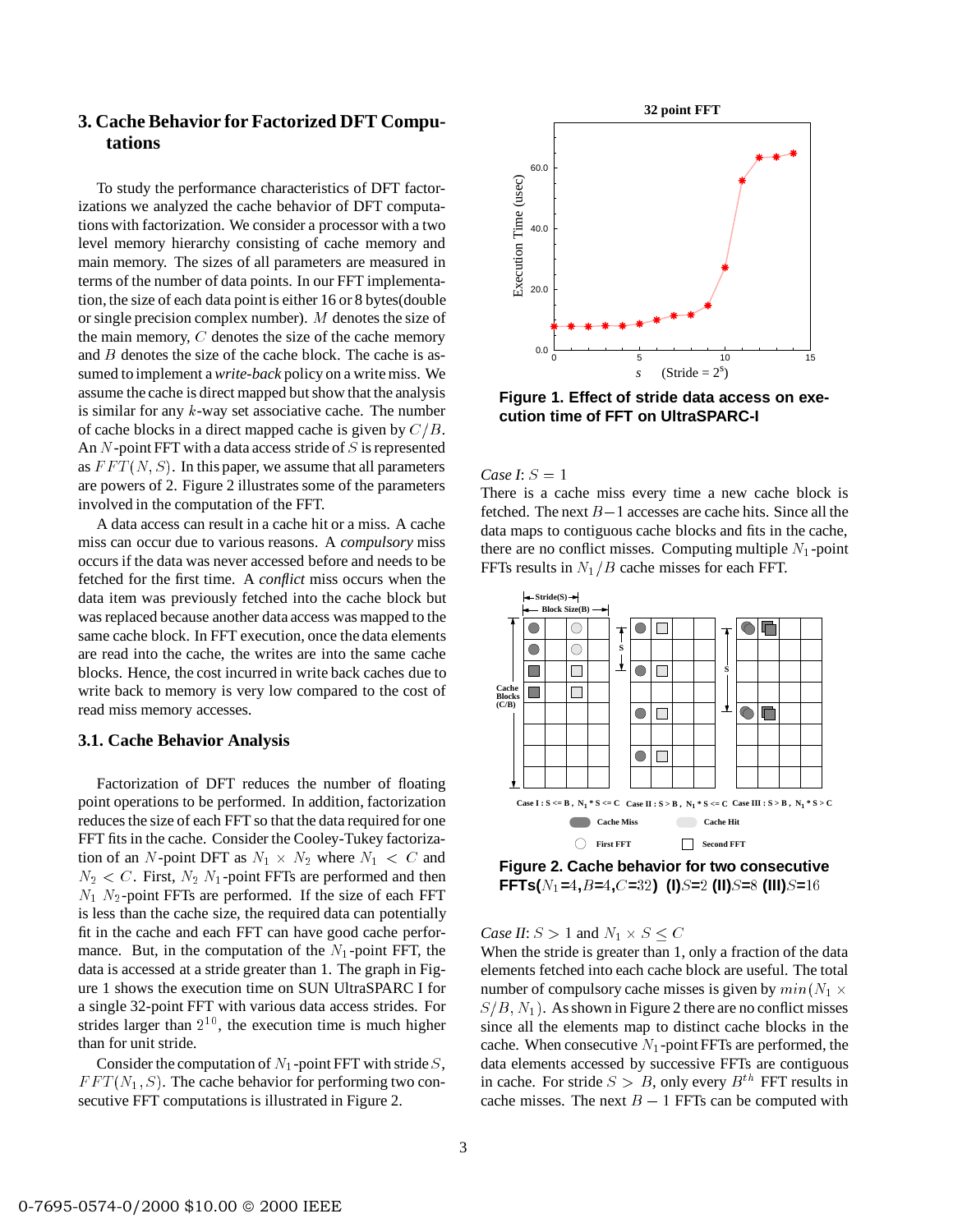cache hits for all required data points.

*Case III*:  $S > 1$  and  $N_1 \times S > C$ 

Even if  $N_1 < C$ , when the stride is large enough so that  $N_1 \times S > C$ , there will be conflict misses in addition to compulsory misses. These conflict misses have two significant effects on the performance. As shown in Figure 2, there can be conflict misses even in the computation of a single  $N_1$ point FFT. There can be potentially  $N_1 \log N_1$  cache misses in the  $\log N_1$  computation stages of a single  $N_1$ -point FFT. The spatial reuse by subsequent FFTs as explained in *Case II* above is also lost due to the conflict misses. This results in each FFT having up to  $N_1 \log N_1$  cache misses which is the total number of data accesses for this FFT stage.

A <sup>k</sup>-way set associative cache will have similar behavior. The number of cache blocks in a  $k$ -way set associative cache is  $1/k$  times the number of blocks in a direct mapped cache. The effective block size is larger for the <sup>k</sup>-way set associative cache. Since the access pattern of FFT is regular and periodic, the number of conflict misses is the same for smaller number of cache blocks with a larger effective block size.

#### **3.2. Effect of Stride on Performance**

The behavior observed in Figure 1 can be explained based on the above analysis. The execution time increases significantly for stride greater than  $2^{10}$ (e.g.  $2^5 \times 2^{11}$ (N  $\times$  $S > 2^{15}(C)$ ). Since a small part of cache is occupied by instructions and other cached data, the effective cache size is slightly smaller than  $2^{15}$  data points. We see this effect resulting in increase in execution time even for stride of  $2^{10}$ . Non-unit stride memory access can potentially increase the cache misses by a factor of up to  $\log N_1 \times B$ . Such large strided access is very common in factorized FFT computation. In the above case of  $N_1 \times N_2$  factorization, the stride in computing the  $N_1$ -point FFTs is  $N_2$ . Other optimization approaches such as FFTW develop high performance kernels for FFTs of various sizes. The performance of such routines is significantly higher than standard implementations. But, these optimization techniques can not avoid the performance degradation caused by non-unit stride accesses. High level cache conscious optimizations are required to improve the performance.

The large performance degradation caused by such nonunit stride accesses suggests that data reorganization to reduce the length of the stride can provide significant performance speed-ups. The analytical model of cache behavior analysis provides a framework for predicting the performance of a given FFT computation based on the factorization. The data access stride is based on the factorization and independent of implementation. It is possible to predict the memory access performance of an FFT with a given size and factorization. The above analysis also indicates the conditions when dynamic data reorganization is beneficial. This can be utilized for pruning the search space in determining the optimal factorization for an FFT of given size.

#### **4. Dynamic Data Layouts**

Factorization such as Cooley-Tukey can be applied recursively to perform a given DFT. The resulting factorization can be represented by a factorization tree. Previous approaches assume that the cost of executing any node in the tree is dependent on the size of the node and is independent of any data access pattern(i.e. state of the memory). As illustrated in Section 3, data access pattern affects the performance. To improve performance, data reorganization can be performed at any node in the factorization tree. In this section we focus on optimal factorization of a DFT of a given size  $N$ . An optimal factorization has minimal total execution time including data access cost. Throughout this paper, we assume that  $N$  is a power of 2.

In *dynamic data layout* data reorganization is performed between computation stages to reduce the number of cache misses incurred during the computation. Data reorganization itself involves memory accesses which is an overhead. For dynamic data reorganization to be beneficial, this overhead should be lower than the performance gains that can be obtained.

#### **4.1. Cache-conscious factorization of DFT**

Performing dynamic data reorganization involves two data reorganization steps for each factorization step. Consider the factorization of an N-point FFT into  $2^k \times \frac{N}{2^k}$ . The reorganization steps are performed before the  $2<sup>k</sup>$ -point FFTs and before the  $N/2<sup>k</sup>$ -point FFTs. The computation can be factorized recursively to yield a factorization tree. The data access strides resulting from the factorization at a node of size  $N$ , with a data access of stride  $S$  are shown in Figure 3. The cost of performing an optimal  $N$ -point FFT can be computed by the recursive equation:

$$
FFT(N, S) = \min_{k, s_1} [D(S \times \frac{N}{2^k}, s_1) + FFT(2^k, s_1) \times \frac{N}{2^k} + D(2^k * s_1, 1) + FFT(\frac{N}{2^k}, 1)]
$$
  

$$
1 \le k \le \log N \text{ and } 1 \le s_1 \le \frac{N}{2^k}
$$

 $D(s_i, s_j)$  denotes the cost of performing the data reorganization to convert a stride  $s_i$  access to stride  $s_j$  access. When  $s_i = s_j$ , no data reorganization is performed. When  $s_i > 1$  and  $s_j = 1$ , a non-unit stride access is converted to a unit-stride access. We perform data reorganization using blocked data movement. The reorganization overhead is  $O(\frac{N}{B})$  memory accesses for DFT data of size N, where B is the cache block size.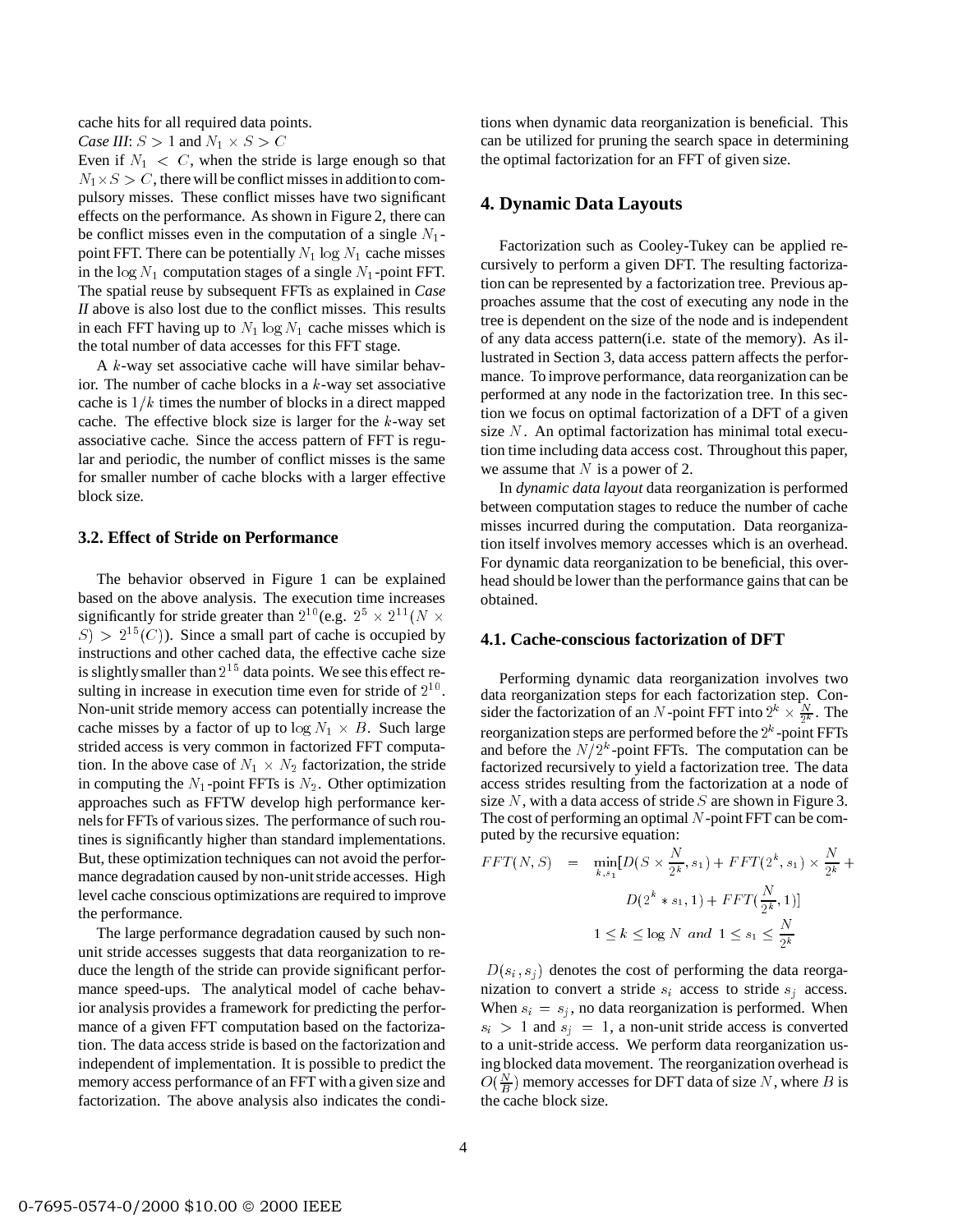

**Figure 3. Strides resulting from Cooley-Tukey factorization**

The solution space for finding the optimal factorization of an DFT computation is large. The search space includes all possible factorization trees and all possible strided accesses. Even with the assumption of all factorizations and strides being powers of two, the solution space is still large. The search space for optimal factorization including dynamic data reorganization can be reduced based on the following observations: (1) The factorization tree contains many nodes which are duplicated at several parts of the tree. These costs need not be computed every time but can be stored and utilized. (2) As shown in Figure 3, the stride of a node in the tree is dependent on the stride of its parent node and the size of the factor. This constraints the strides at various parts of the tree and reduces the search space. (3) The analysis in Section 3 illustrates that data reorganization is beneficial only when the product of the size of the FFT and the stride is greater than the cache size( $N \times S > C$ ).

These properties help us search the space by using dynamic programming. The number of different solution pointsfor sub-problems to be computed is given by the product of the number of possible sizes for the factors and the number of strides. The initial values to be computed are the costs for performing radix-2 FFTs of different sizes with different strides and the costs for performing data reorganizations between various strides. The iterative equation for computing the optimal factorization can be defined as:

$$
F[i,j] = \min_{p,q} \{ D(2^{j} * \frac{2^{i}}{2^{p}}, 2^{q}) + F[p,q] + D(2^{p+q}, 1) + F[i-p, 1] \}
$$
  

$$
1 \le p \le \log N \text{ and } 0 \le q < \log N
$$

 $F[i, j]$  represents the optimal cost to compute an FFT of size  $2<sup>i</sup>$  with an input data stride of  $2<sup>j</sup>$ . The initial values of  $F[i, j]$  represent computation of these FFTs by directly using radix-2 computation. It has to be noted however that the initial values can represent any optimized implementation of FFT(such as that in FFTW). This facilitates integration of low level optimized FFT libraries into our high level optimization technique.

In the  $i^{th}$  iteration, the cost of computing FFT of size  $2<sup>i</sup>$  with various factorizations and dynamic data reorganization options are considered. If we assume that optimal costs for all FFTs of sizes smaller than  $2<sup>i</sup>$  have been determined in iterations  $1 \ldots i-1$ , then the  $i^{th}$  iteration will determine the optimal cost of FFT of size  $2^i$  for all strides  $2^j$ ,  $0 \le j \le \log N$ . When N is a power of 2, the various possible factorizations and strides are also powers of 2. The optimal cost includes the various possible Cooley-Tukey factorizations of different sizes for each step and the possible data reorganization options for each factorization step. The time complexity of the algorithm is  $O(log^3 N)$ . The factorization computed using our technique provides a factorization with optimal execution time which includes the data reorganization cost.

### **4.2. Alternate Factorizations with Dynamic Data Layouts**

Factorization can also be explored using only *static* data layout where the data layout does not vary during the computation. We can search the solution space with a fixed data layout without no dynamic data reorganization. After determining an optimal factorization with *static* data layout, we can perform data reorganization between the computation to see if any speed-up can be obtained. But, this solution might be sub-optimal since a different factorization integrating data reorganization in the search phase might have a lower execution cost. As shown in Table 1 we found experimentally that an alternate factorization for *dynamic data layout* can have a better performance than the best factorization for the *static* approach. The experiments were performed on an UltraSPARC-I with a clock speed of 143 MHz and cache size of  $1MB(2<sup>7</sup>$  data points). The factorization for the  $2^{19}$  size DFT illustrates that the order of factors for the same factorization also affects the execution time since it affects the data access stride during the computation.

| Table 1. Alternate factorizations using dy- |  |  |
|---------------------------------------------|--|--|
| namic data layouts                          |  |  |

| <b>DFT</b>  | Factorization       | <b>Static Layout</b> | Dynamic Layout |
|-------------|---------------------|----------------------|----------------|
| <b>Size</b> |                     | Exec. Time           | Exec. Time     |
|             |                     | (ms)                 | (ms)           |
| 917         | $2^9 \times 2^8$    | 472.543              | 397.167        |
|             | $2^7 \times 2^{10}$ | 498.440              | 381.202        |
| 919         | $2^{10} \times 2^9$ | 2068.122             | 1703.501       |
|             | $2^9 \times 2^{10}$ | 2078.551             | 1692.592       |

## **5. Performance Results**

In this section, we present simulation results as well as experimental results of the cache performance on various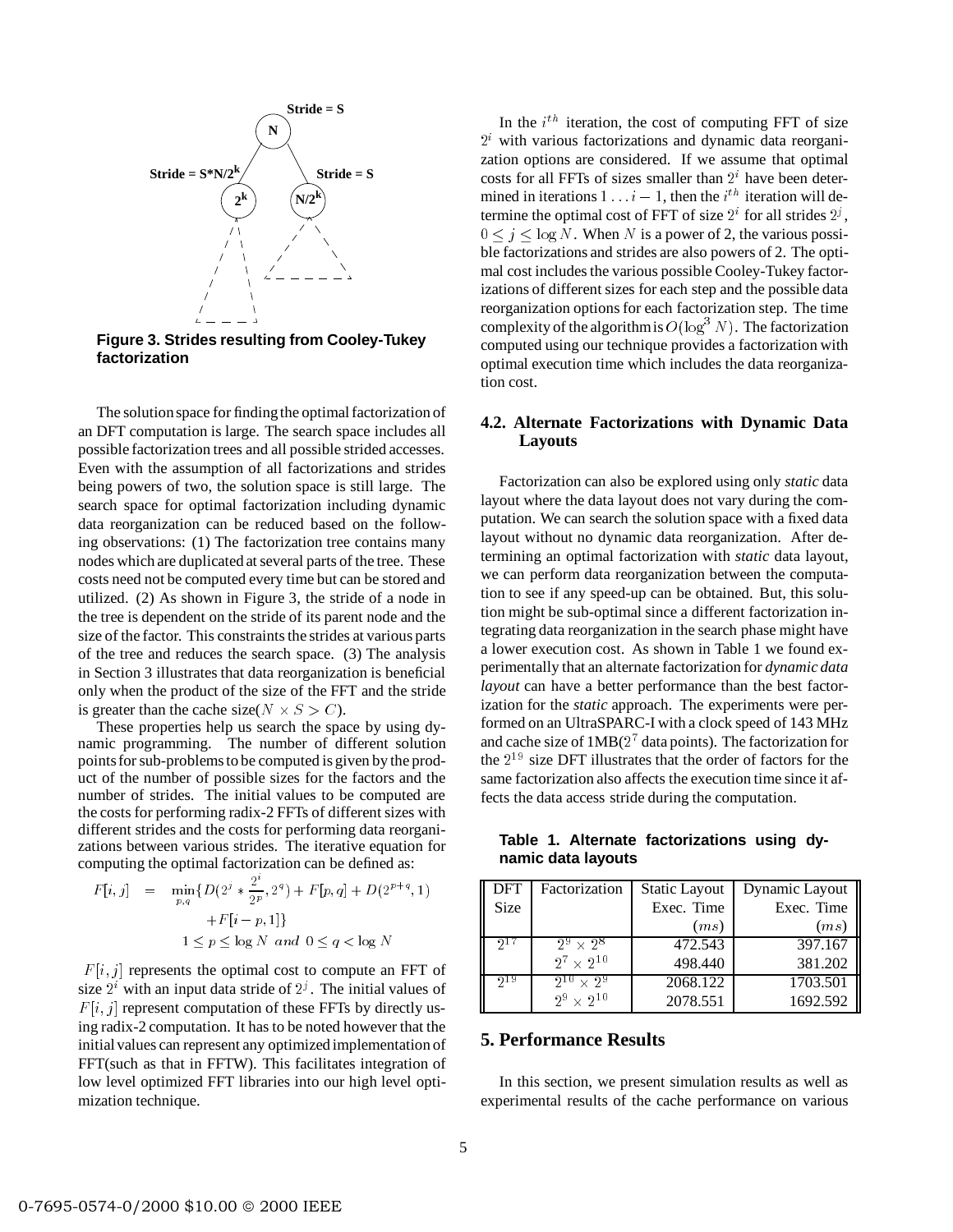platforms. The memory hierarchy in typical state-of-the-art processors consists of split L1 caches (instruction and data cache), a unified L2 cache and a main memory. In our simulations and experiments, we focus on the L2 cache behavior. Three different approaches were evaluated on various platforms - *dynamic data layout* (DDL), static data layout with *copying* optimization (SDL) and the naive radix-2 FFT (Naive).



**Figure 4. Miss rates for a fixed cache size with various FFT sizes**

### **5.1. Cache Simulation Results**

To validate our analysis of the cache performance in DDL and SDL approaches, we performed simulations using the cache simulator in the SUN Shade simulator [13]. We focus on the data cache misses since the number of instruction cache misses in L2 cache is very low(0.008%). The L2 cache is assumed to be direct mapped in our simulations. As shown in Section 3, the FFT performance with a directmapped cache is similar to the performance with a *k*-way set associative cache of the same total cache size( $C$ ). We studied two different aspects of the performance of the cache. First, we studied the cache miss rate for FFTs of different sizes with a fixed cache block size. Second, we performed simulations by varying the cache block size( $B$ ) for a fixed size  $FFT(N)$ .

For FFT size larger than the cache size we observed that the proposed DDL approach has significantly better cache performance than SDL approach. The graphs in Figure 4 show the cache miss rate as the size of the FFT is varied. For small size FFTs, DDL has no significant benefit compared with SDL. When the size of the FFT is larger than the cache size, the miss rate of DDL is much lower than that of SDL. For a 512 KB cache,  $2^{15}$  points can fit in the cache. As the number of FFT points increases from  $2^{14}$  to  $2^{16}$ , the



**Figure 5. Miss rates for a single precision 256K-point FFT with various cache block sizes**

miss rate increases significantly from 0.695% to 4.081% in SDL. However, the miss rate in DDL increases from 0.560% to 3.228% only. This corroborates our analysis in Section 3 that for FFTs of size larger than the cache size, DDL has significantly lower number of cache misses compared to SDL.

Figure 5 and Figure 6 show the cache miss rate as the cache block size is varied. When the cache block size is 64 bytes(same as the cache block size in SUN UltraSPARC-II), the cache miss rate is 3.98% in SDL and 2.96% in DDL. DDL has a 25% lower miss rate compared to SDL. As we expect from our analysis in Section 3, DDL approach utilizes larger block sizes more efficiently than SDL approach.

#### **5.2. Experimental Results**

We studied the benefits of the proposed DDL approach on three different platforms. Table 2 summarizes the relevant architectural parameters of various platforms used in our implementations. The graphs in Figures 7 to 12 show the performance achieved on different platforms in MFlops for FFTs of various sizes. The dotted vertical line in each figure indicates the point where the size of the FFT is same as the cache size.

The graphs in Figure 7 and Figure 8 demonstrate the performance on SUN UltraSPARC-II using double and single precision, respectively. When FFT size is larger than the cache size, DDL has significantly higher performance than SDL and Naive approach. For large FFTs, DDL is up to 33% faster than SDL when using single precision and up to 25% faster using double precision. Figure 9 and Figure 10 show the performance achieved on DEC Alpha using double and single precision, respectively. When the number of FFT points is  $2^{20}$ , DDL is 38.9% faster than SDL using sin-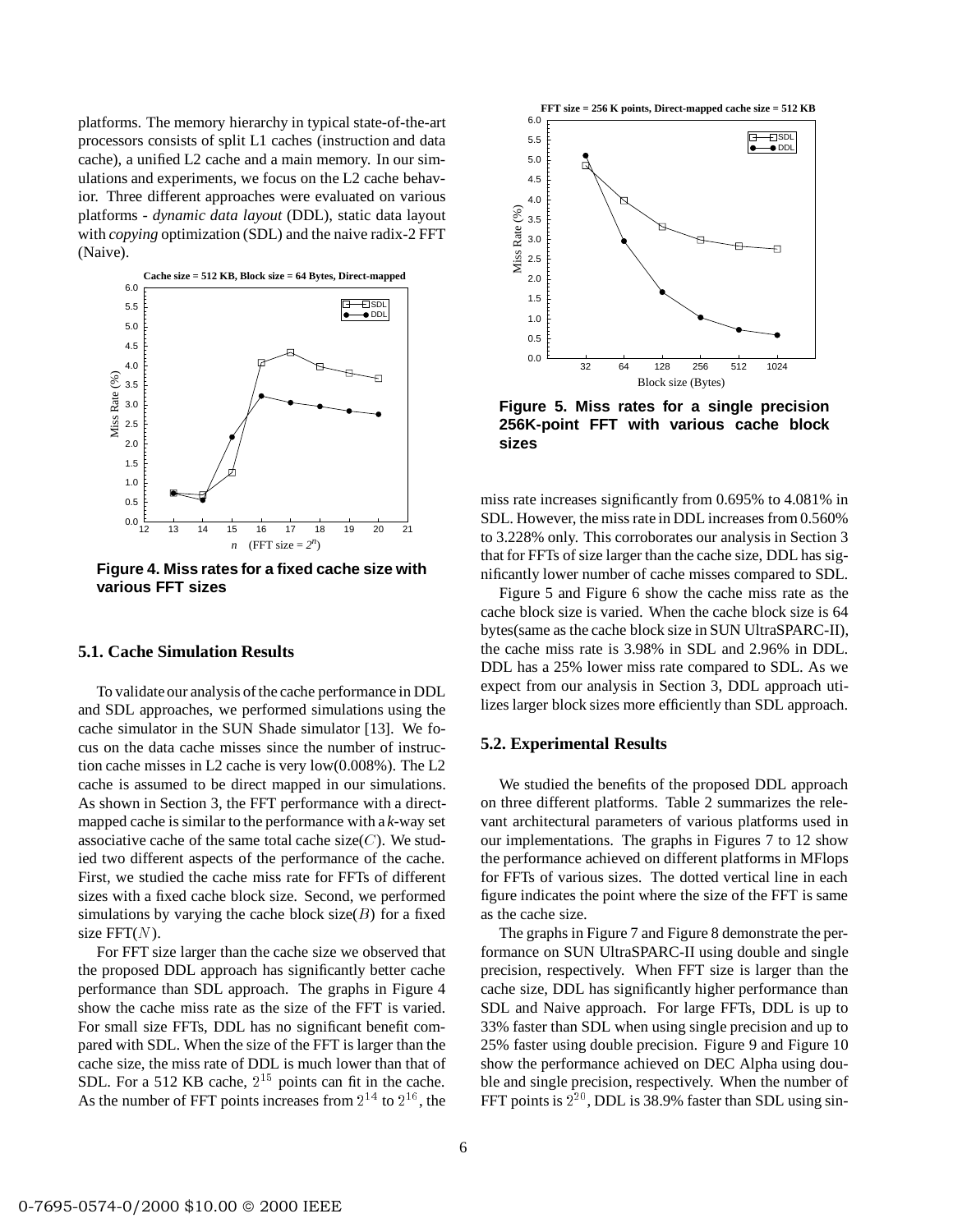| Processor                   | <b>SUN Ultra-II</b> | DEC Alpha 21164              | Intel Pentium III  |
|-----------------------------|---------------------|------------------------------|--------------------|
| Clock (MHz)                 | 400                 | 300                          | 500                |
| L2 Cache size (KB)          | 2048                | 96                           | 512                |
| L2 Cache block size (Bytes) | 64                  | 64                           | 32                 |
|                             | Solaris 2.7.x       | UNICOS/ $mk$ 2.0.4.48        | Linux $2.2.5$      |
| Compiler                    | $\csc 2.8.1$        | Cray Standard C Ver. 6.1.0.1 | gcc egcs-2.91.66   |
| Optimize option             | $-O3 - Wall$        | -03                          | speed, pentium pro |

**Table 2. Parameters of the platforms**



**Figure 6. Miss rates for a double precision 256K-point FFT with various cache block sizes**

gle precision and is 28.9% faster than SDL using double precision.

On the Pentium III, the performance improvement of DDL with single precision is up to 23% compared with SDL as shown in Figure 11. Using double precision, the performance of DDL is up to 10% higher than SDL(Figure 12). The performance improvement on the Pentium III is lower than other platforms. This lower performance benefit is as expected from our cache performance analysis, since Pentium III has a smaller cache block size(32 bytes) compared to the cache block size of UltraSPARC-II and Alpha(64 bytes).

In summary, the proposed DDL approach provides significant performance benefits compared to SDL and the Naive approaches on several different classes of architectures. DFT computation with *dynamic data layout* integrated into the computation runs around 25% faster on various platforms. Significantly, all the experiments were performed with the same source code in C with no platform specific optimizations. The only modification performed was in



**Figure 7. Sustained performance of SUN UltraSPARC-II(double precision)**

the time measurement function on different platforms. The SDL approach includes the *copying* software optimization technique. This substantiates our claim that DDL is a high level optimization which can benefit DFT computation on various platforms. We believe it is also possible to obtain performance benefits by using the proposed *dynamic data layout* approach even for DFT computation which has been highly optimized for a specific platform.

## **6. Conclusions**

We proposed a new high level optimization technique, *dynamic data layout*, which performs dynamic data reorganization to improve cache performance. We developed efficient techniques to compute the data reorganization and FFT factorization based on cache-conscious algorithmic techniques. Our simulation and implementation results illustrate that our cache-conscious algorithmic techniques can achieve significant performance improvements. We showed a factor of 4 improvement over standard implementations of FFT and up to 33% improvement over other optimizations such as *copying*. On all the experimental platforms, DDL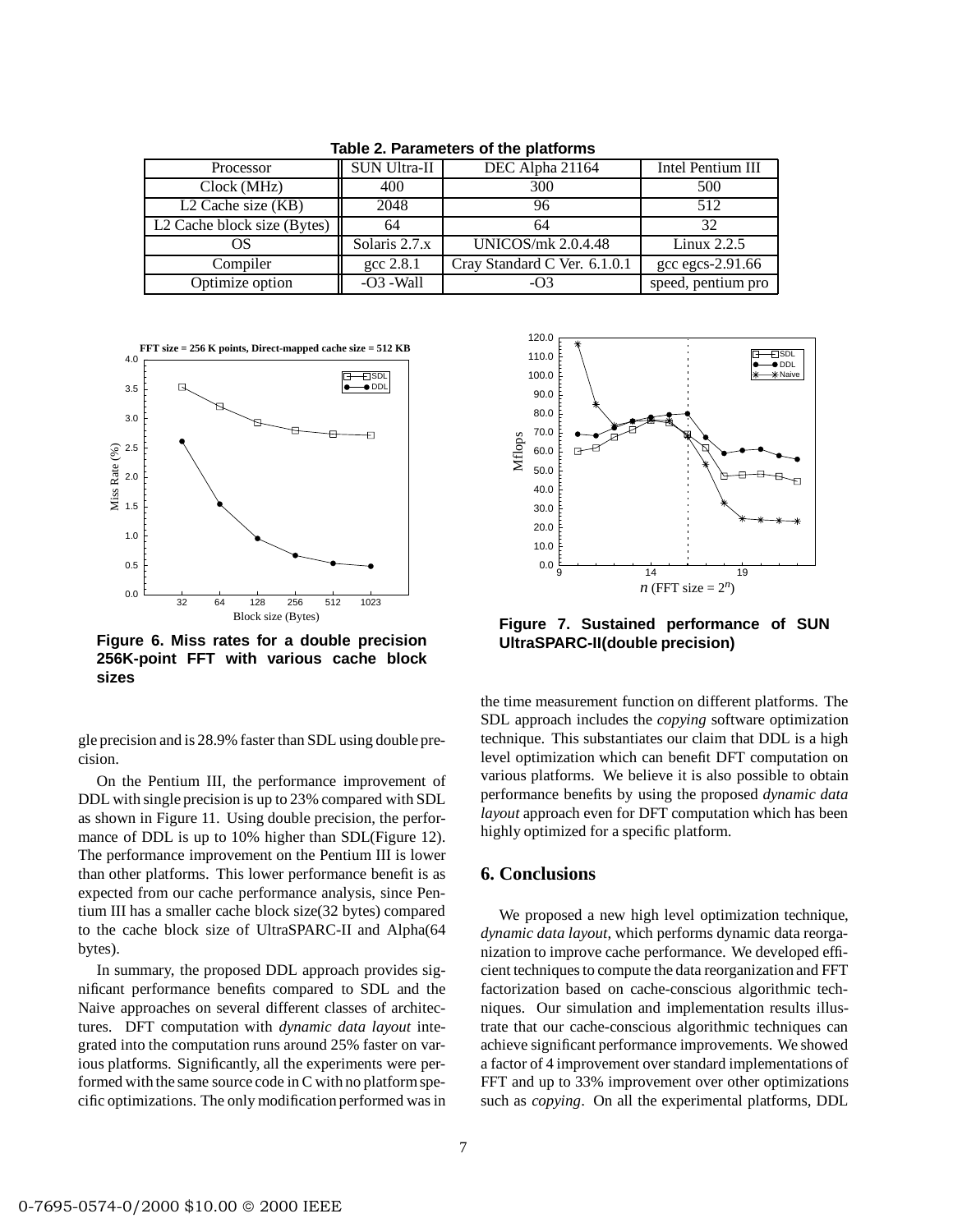

**Figure 8. Sustained performance of SUN UltraSPARC-II(single precision)**



**Figure 9. Sustained performance of Alpha 21164(double precision)**

consistently achieves higher performance than SDL when the size of the FFT is larger than the cache size.

The work reported here is a component of the Signal Processing algorithms Implementation Research for Adaptable Libraries(SPIRAL) project [12]. An overview of the SPI-RAL framework is given in Figure 13. The SPIRAL framework is being developed collaboratively by Carnegie Mellon University, Drexel, MathStar Inc., University of Illinois at Urbana Champaign and University of Southern California. The SPIRAL project is developing a unified framework for realization of portable high performance implementations of signal processing algorithms from a uniform representation of the algorithms. The cache performance models form a component of the high level models in the framework. Multi-level performance models and benchmarking data will be utilized to explore the algorithm and implemen-



**Figure 10. Sustained performance of Alpha 21164(single precision)**



**Figure 11. Sustained performance of Pentium III(double precision)**

tation search space using machine learning techniques.

#### **References**

- [1] D. H. Bailey. FFTs in External or Hierarchical Memory. *Journal of Supercomputing*, 4, March 1990.
- [2] D. H. Bailey. Unfavorable Strides in Cache Memory Systems. *Scientific Programming*, 4, 1995.
- [3] S. Chatterjee, V. V. Jain, A. R. Lebeck, S. Mundhra, and M. Thottethodi. Nonlinear Array Layouts for Hierarchical Memory Systems. *ACM International Conference on Supercomputing*, 1999.